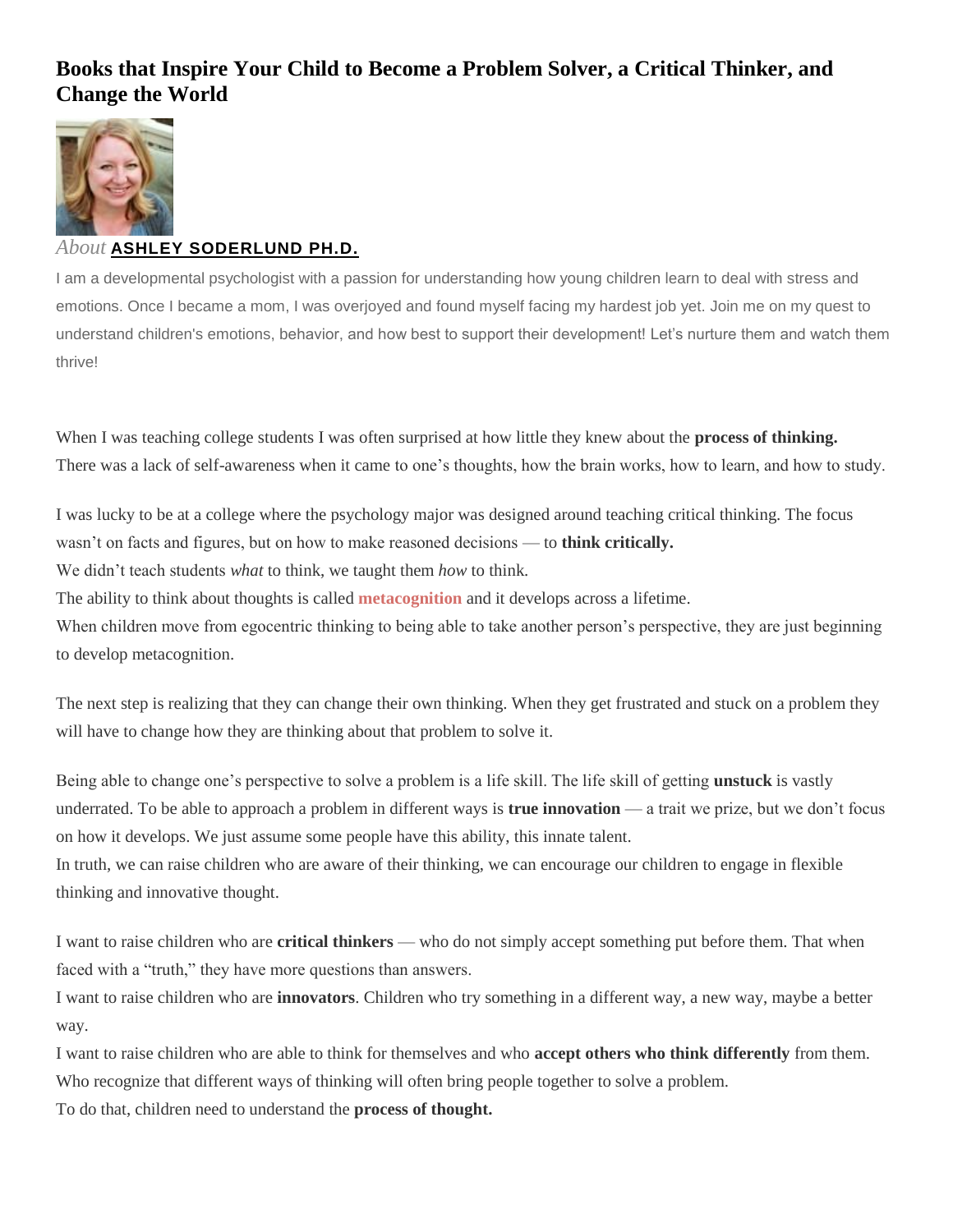*The idea that how they think might be different than how someone else thinks.*

*That the brain can change.*

*That some of the best discoveries happened because of mistakes.*

*That there are many ways to solve a problem.*

# **Four Ways to Raise a Critical Thinker**

## **1. When your child asks you how or why, you answer with,** *"what do you think?"*

I am amazed by the theories my son has come up with for how things work. Help your child test their hypotheses with a hands-on project or a way to explore their idea. This weekend we built a sling-shot for shooting our dog's tennis balls in the yard– only the sling doesn't quite work, *yet.*

One of our favorite hypothesis testing games, when my son was younger, was *will it float or sink?* Simply fill up a bowl with water and have your child guess if different things will float or sink. Ask them **why** they believe their hypotheses and help them test their ideas and revise their theories.

A general rule of thumb — every time your child asks a "why" question, ask them what they think. Then have a conversation. Children go through the "why" phase for a reason. It is up to us to ask them the same question — **why**– "*why do you think that?"*

# **2. Let Them Do it Themselves**

It is so hard *not* to step in when they struggle. I catch myself doing this all the time with little things. But if we do it with the little things, they expect it for the big things. I have to consciously make myself step back.

And if my son does ask for help, I try to help him with the next step instead of solving the whole problem. This philosophy works from everything from opening a yogurt to math homework.

## **3. Encourage Thinking in Different Ways**

When your child is stuck on a problem suggest other ways of thinking about it. Say, *"Let's think about it in a different way."*

I remember when my son was 3-years-old and used to get so frustrated with his blocks. I would hold myself back and more often than not, he would persevere.

But on one particularly frustrating tower building session, my husband said, *"which block do you think it would be best to start with to make your tower stronger — this block standing up or this wider block laying down? Which one gives a better foundation?"*

And ever since that day, my son thinks carefully about the base or foundation of every single one of his structures. He thinks *critically* about how to build a strong structure.

## **4. Read Books about the Brain, Thinking, Problem-solving, Mistakes, and Perseverance**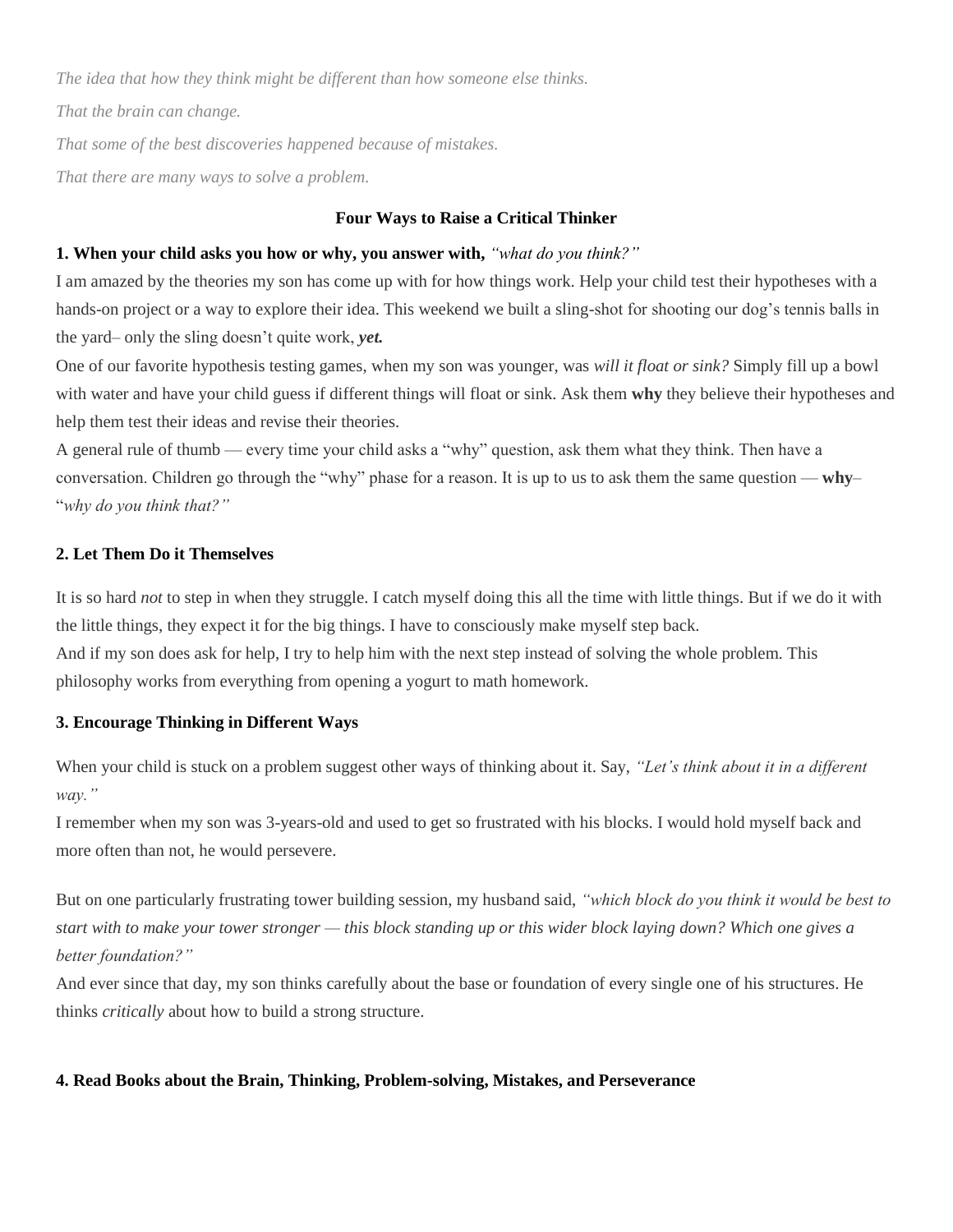Books are an amazing way to open the window to metacognition. Any book that shows what the character is thinking or goes through the process of solving a problem, ideally in a unique way, will make an impression on your child and promote critical and innovative thinking.

I think too often our children get the message in school that there is only one correct answer and that conformity is the rule.

Then one day, real life happens and suddenly there will no longer be a "right" answer.

Reading books that give different messages about thinking is so important to counteract that pressure on perfection, conformity, and the single right answer.

# **Children's Books that Promote Critical Thinking**

# **[The Girl Who Thought in Pictures:](http://amzn.to/2Fiix3V) The Story of Dr. Temple Grandin**

I love this book for so many reasons. It is a great book about diversity and also overcoming hard situations in life. But it also showcases how people may think differently — how brains and brain functioning is diverse, *"Then, little by little, though sometimes she balked, special teachers helped Temple, and one day she talked! And that thing with her brain… it was AUTISM, see?…She was DIFFERENT NOT LESS," they all finally agreed."*

This story about Temple Grandin shows her perseverance and how she thinks differently, how her thoughts are in pictures. It is that same ability to think in pictures that led her to solve a real-life problem. And through this discovery, she became an innovator and inventor.

## **[What Do You Do with an Idea?](http://amzn.to/2FVuE8u)**

This book is a lyrical story of a boy who has an idea that just won't go away — an idea that wants attention. The boy in the book faces skepticism about his idea, but he perseveres. It is a story about accepting a new idea, a different idea, and how that idea might just change the world, *"And then, I realized what you do with an idea… You change the world."*

## **[What Do You Do with a Problem?](http://amzn.to/2oKc4sj)**

In the same lyrical style of *What do you do with an idea?*, except this time it's a problem that won't leave the boy alone. Until he faces it and solves it. And tries again and again. This book illustrates the idea that problems are opportunities and discoveries. That in the midst of struggle, we learn … *"My problem held an opportunity! It was an opportunity for me to learn and to grow; to be brave. To do something."*

## **Sarabella's [Thinking Cap](http://amzn.to/2oIUsgn)**

This is the story about a girl who daydreams — so much so that she sometimes loses focus in school. This is a great book for illustrating metacognition, Sarabella is lost in her thoughts– but she is self-aware of them too. It is a good book to open the door to ask your child about their own thinking.

This book shows what Sarabella is thinking and how her thinking makes her a little different. The understanding of her teacher and parent's help her find a way to show this side of her. It is great for kids to see how a child's internal world might be represented on the outside and get them thinking about their own imagination.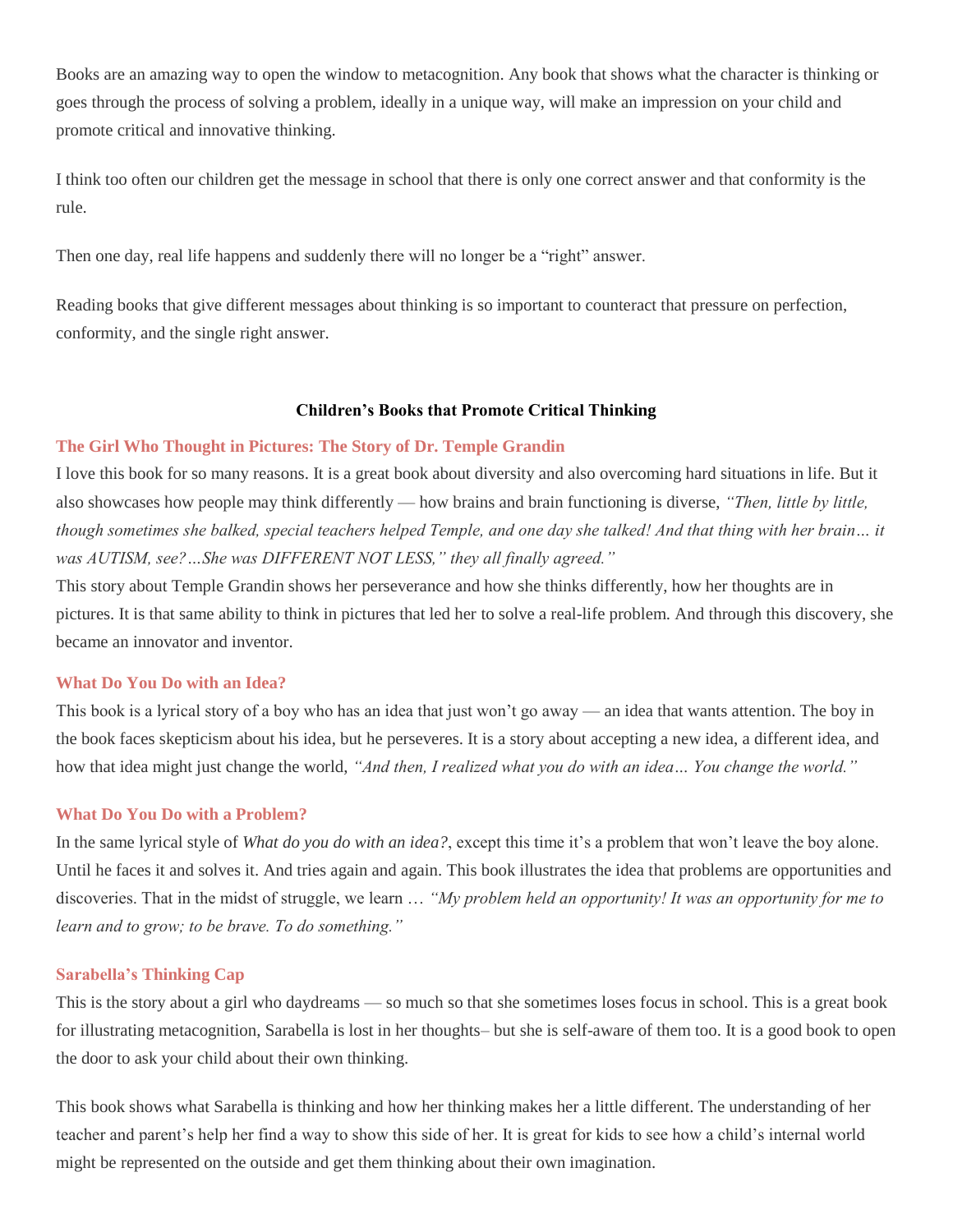#### **[Going Places](http://amzn.to/2oJo3X9)**

I picked this book up at the library once on a whim and what a treasure! My son loves this book. It is time for the go-cart race challenge. Everyone gets the same kits for building their go-cart, with the same instructions. All of the children dutifully go about building their go-carts and hurrying to get them finished. All except for one child, who together with a friend builds something — not quite a go-cart, but something amazing.

I love that the characters do not follow the instructions, but quite literally, think outside of the box.

#### **[Your Fantastic, Elastic Brain: Stretch it, Shape it](http://amzn.to/2tidSxr)**

One aspect of metacognition is understanding how your brain works. Often we think of the brain as static and unchangeable, but we know from neuroscience that the brain is plastic– changeable — that it grows and develops.

This book shows children how the brain is flexible and how that trying new things, doing things differently, and thinking in new ways is how we stretch the brain.

As humans, we have a natural tendency to conserve energy — this includes brain energy. When something is hard to understand, we have a tendency to avoid it. That is the opposite of what we should do. Teaching children about the brain can help this. We can teach them that when they are really stretching their brain, when it is really hard — that is a good thing. That sometimes thinking should be hard! That means the brain is stretching and growing in a new and different way.

#### **[Not a Box](http://amzn.to/2tgcWtv)**

An exercise in thinking differently, this simple picture book follows the main character through all the adventures he has in is *Not a Box.* A sweet and simple story about innovation and creativity. The new companion book follows a similar story — but with a stick, [Not a Stick.](http://amzn.to/2D2dpyV) These are books children love.

#### **[Mistakes That Worked: The World's Familiar Inventions and How They Came to Be](http://amzn.to/2FdHPnT)**

From popsicles to penicillin, this non-fiction book includes stories about how a mistake can lead to something new. A great series of stories on how things are invented and how being open-minded leads to innovation. As the preface states *"Name the greatest of all inventors. Accident. – Mark Twain."*

#### **[Papa's Mechanical Fish](http://amzn.to/2oJlynS)**

Based on a true story, this is the fictionalized account of a man living on Lake Michigan who attempted to build a submarine. I love that each time he fails and hits a setback his daughter has a creative suggestion that inspires him to try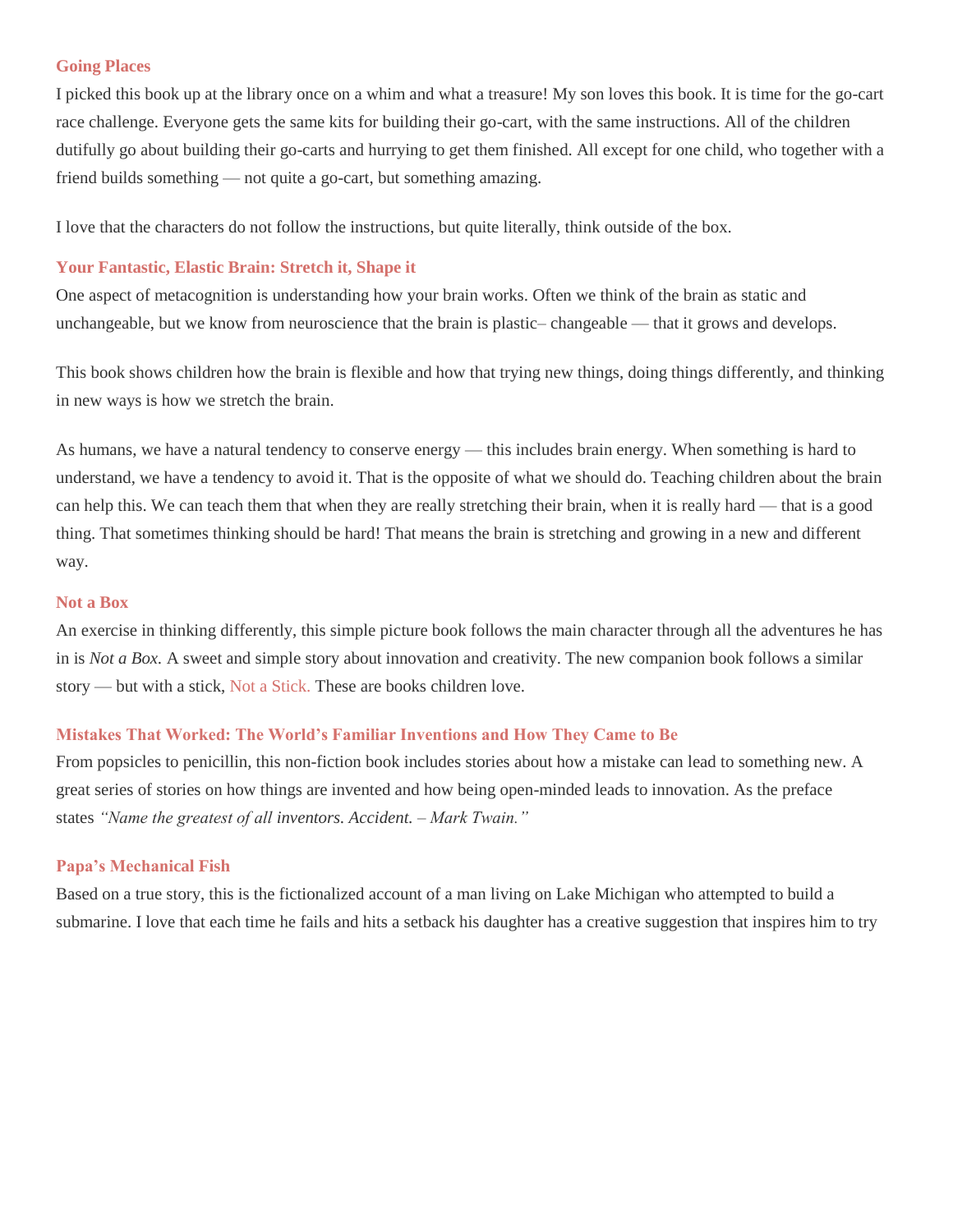again.



The Girl Who Thought in Pictures: The Story of Dr. **Temple Grandin** 



What Do You Do With an Idea?



What Do You Do With a Problem?



Sarabella's Thinking Cap



**Going Places** 



Your Fantastic Elastic Brain: Stretch It, Shape It



Not a Box





Mistakes That Worked: 40 Familiar Inventions & How They Came to Be



Papa's Mechanical Fish

# **[The Zoey & Sassafrass Series](http://amzn.to/2tgd1xv)**

This is a fun series that incorporates science and magical animals in mysterious adventures. Zoey's (and her cat, Sassafrass) mission to help her animal friends depends on her ability to solve problems — scientifically. The books model scientific thinking — from the power of observation to how to do an experiment and how to write and test a hypothesis. Children will love to going along on Zoey and Sassafras' adventures.